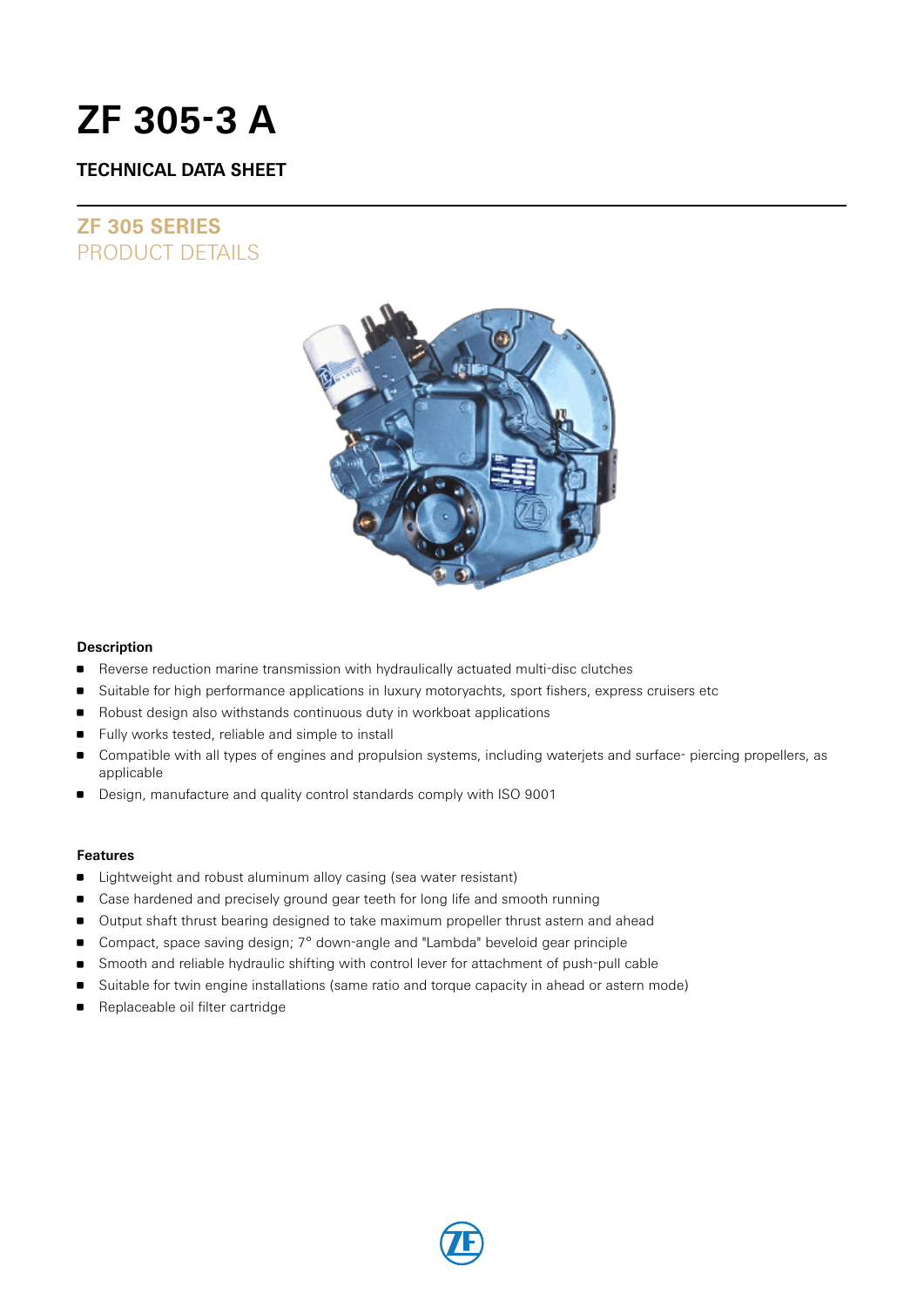# **ZF 305-3 A**

## **RATINGS**

| Ratios                      |               | Power Factor |          |          |          | Input Power Capacity |          |          | Max. | Max. | Max.       |
|-----------------------------|---------------|--------------|----------|----------|----------|----------------------|----------|----------|------|------|------------|
|                             | kW/RPM hp/RPM |              | kW       | hp       | kW       | hp                   | kW       | hp       | kW   | hp   | <b>RPM</b> |
| Pleasure Duty - Diesel      |               |              |          | 2100 RPM |          | 2300 RPM             |          | 2500 RPM |      |      |            |
| 1.200*, 1.514, 1.733, 2.037 | 0.2192        | 0.2940       | 460      | 617      | 504      | 676                  | 548      | 735      | 658  | 882  | 3000       |
| 2.179                       | 0.1864        | 0.2500       | 391      | 525      | 429      | 575                  | 466      | 625      | 559  | 750  | 3000       |
| 2.423                       | 0.1718        | 0.2304       | 361      | 484      | 395      | 530                  | 430      | 576      | 515  | 691  | 3000       |
| Light Duty - Diesel         |               |              | 2100 RPM |          | 2300 RPM |                      | 2500 RPM |          |      |      |            |
| 1.200*, 1.514, 1.733, 2.037 | 0.1864        | 0.2500       | 391      | 525      | 429      | 575                  | 466      | 625      | 559  | 750  | 3000       |
| 2.179                       | 0.1755        | 0.2353       | 369      | 494      | 404      | 541                  | 439      | 588      | 527  | 706  | 3000       |
| 2.423                       | 0.1632        | 0.2189       | 343      | 460      | 375      | 503                  | 408      | 547      | 490  | 657  | 3000       |
| Medium Duty - Diesel        |               |              | 1800 RPM |          | 2100 RPM |                      | 2300 RPM |          |      |      |            |
| 1.200*, 1.514, 1.733, 2.037 | 0.1423        | 0.1908       | 256      | 343      | 299      | 401                  | 327      | 439      | 427  | 572  | 3000       |
| 2.179                       | 0.1305        | 0.1750       | 235      | 315      | 274      | 368                  | 300      | 403      | 392  | 525  | 3000       |
| 2.423                       | 0.1220        | 0.1636       | 220      | 294      | 256      | 344                  | 281      | 376      | 366  | 491  | 3000       |
| Continuous Duty - Diesel    |               |              | 1600 RPM |          | 1800 RPM |                      | 2100 RPM |          |      |      |            |
| 1.200*, 1.514, 1.733, 2.037 | 0.1296        | 0.1738       | 207      | 278      | 233      | 313                  | 272      | 365      | 389  | 521  | 3000       |
| 2.179                       | 0.1154        | 0.1548       | 185      | 248      | 208      | 279                  | 242      | 325      | 346  | 464  | 3000       |
| 2.423                       | 0.1136        | 0.1523       | 182      | 244      | 204      | 274                  | 239      | 320      | 341  | 457  | 3000       |

\* Special Order Ratio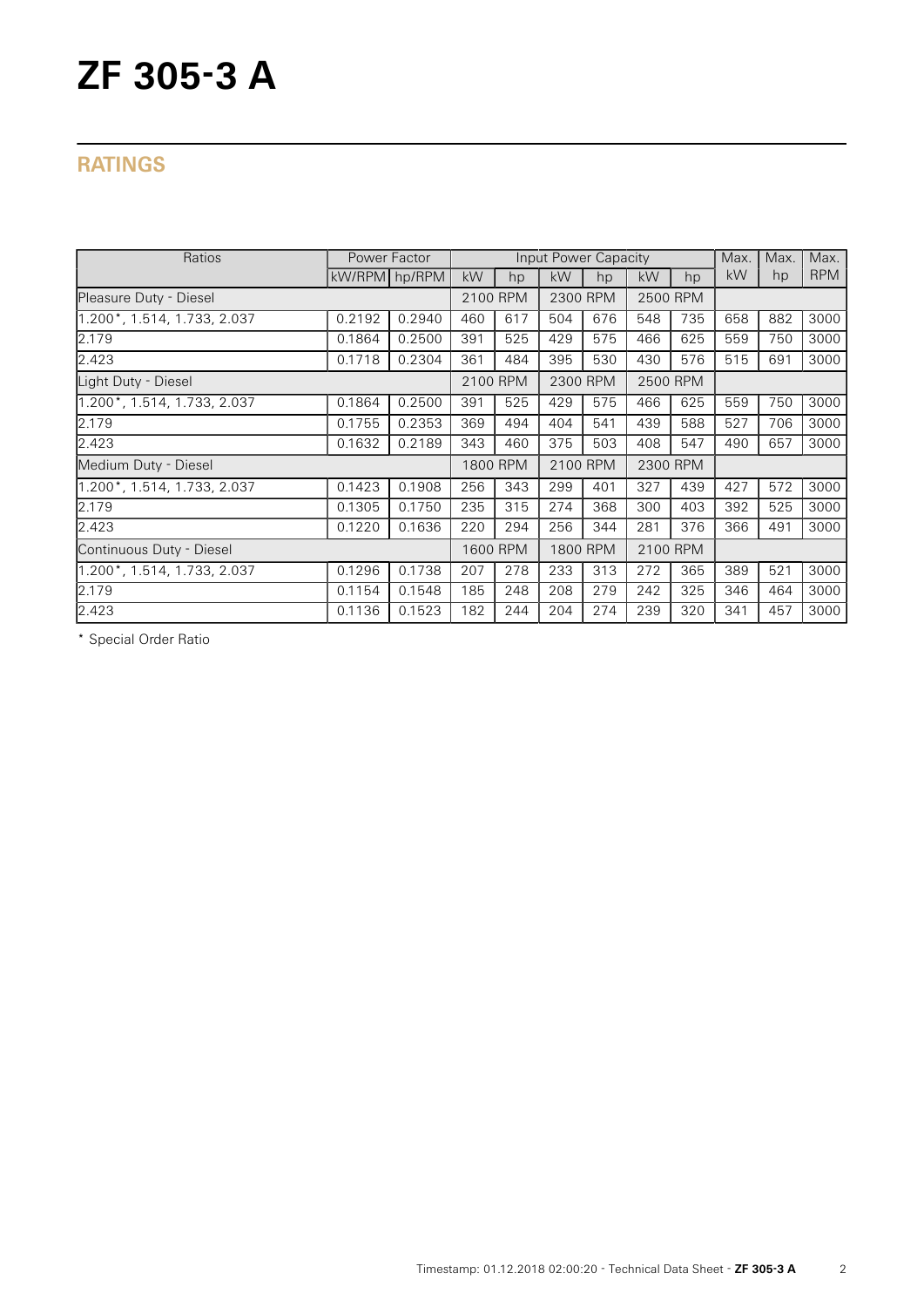# **ZF 305-3 A**

## **DIMENSIONS**





| $\forall$                                                                          | <b>B1</b> | B <sub>2</sub>                                    | H1  | H <sub>2</sub> |  | Ľ   |  | $\sqrt{2}$ |  |  |  |
|------------------------------------------------------------------------------------|-----------|---------------------------------------------------|-----|----------------|--|-----|--|------------|--|--|--|
| Millimeter (mm)                                                                    |           |                                                   |     |                |  |     |  |            |  |  |  |
| 169.0                                                                              | 254.0     | 395.0<br>55.0<br>254.0<br>123.0<br>315.0<br>435.0 |     |                |  |     |  |            |  |  |  |
| lnch (in)                                                                          |           |                                                   |     |                |  |     |  |            |  |  |  |
| 6.65                                                                               | 10.0      | 15.55<br>2.17<br>17.13<br>10.0<br>4.84<br>12.4    |     |                |  |     |  |            |  |  |  |
| Angle (°)<br>Weight (lb)<br>Weight (kg)<br>Amount of Oil (qt)<br>Amount of Oil (I) |           |                                                   |     |                |  |     |  |            |  |  |  |
| 97                                                                                 |           |                                                   | 214 | 5.0            |  | 5.3 |  |            |  |  |  |

# **BELL HOUSING DIMENSIONS**

| Name  | Α                                             |              | B  |                         | C  |                         | L3   |                         | <b>Bolt Holes</b> |          |      |
|-------|-----------------------------------------------|--------------|----|-------------------------|----|-------------------------|------|-------------------------|-------------------|----------|------|
|       |                                               |              |    |                         |    |                         |      |                         | No.               | Diameter |      |
|       | mm                                            | $\mathsf{I}$ | mm | $\overline{\mathsf{I}}$ | mm | $\overline{\mathsf{I}}$ | mm   | $\overline{\mathsf{I}}$ |                   | mm       | in   |
| SAE 1 | 511.2   20.13   530.2   20.87   554.0   21.81 |              |    |                         |    |                         | 45.0 | 1.77                    | 12                | 12.0     | 0.47 |
| SAE 2 | 447.68 17.63 466.73 18.38 488.95 19.25        |              |    |                         |    |                         |      |                         | 12                | 10.32    | 0.41 |
| SAE 3 | 409.58 16.13 428.63 16.88 450.85 17.75        |              |    |                         |    |                         |      |                         | 12                | 10.32    | 0.41 |



# **OUTPUT FLANGE DIMENSIONS**

|       |                         |       |      |       |                         | <b>Bolt Holes</b> |              |     |              |      |
|-------|-------------------------|-------|------|-------|-------------------------|-------------------|--------------|-----|--------------|------|
|       |                         |       |      |       |                         |                   |              | No. | Diameter (E) |      |
| mm    | $\overline{\mathsf{I}}$ | mm    | ın   | mm    | $\overline{\mathsf{I}}$ | mm                | $\mathsf{I}$ |     | mm           |      |
| 155.0 | 6.1                     | 125.0 | 4.92 | 100.0 | 3.94                    | 16.0              | 0.63         |     | 16.2         | 0.64 |